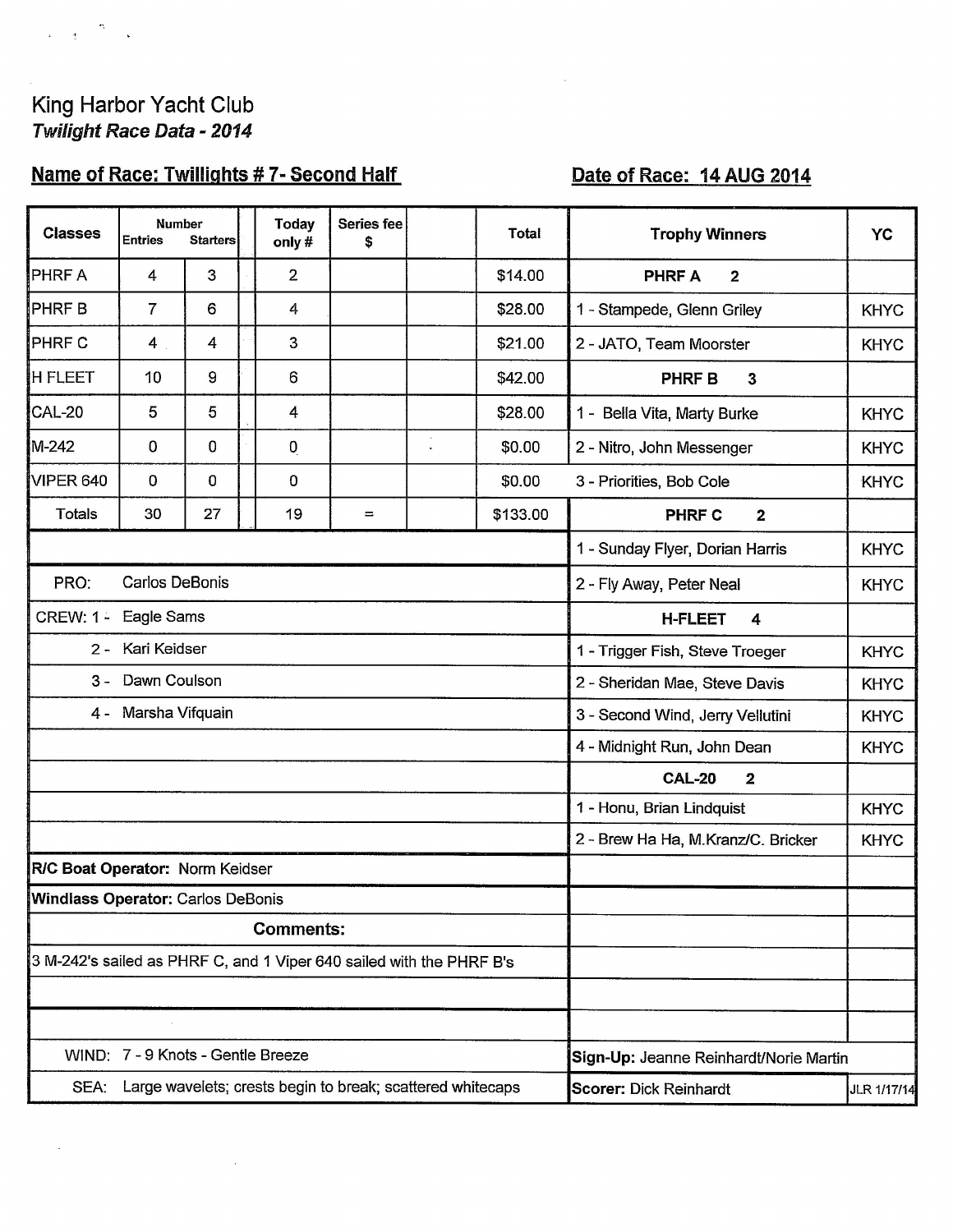### **2014 KHYC TWILIGHTS (2nd Half) #**

### **King Harbor Yacht Club**

Race Date: 14 Aug 201

Wind Speed: 7-9 kn

#### PRO: Carlos DeBonis

|               | Div<br><b>Rank</b> | Sail No. | <b>Boat Name</b>        | <b>Owner / Skipper</b>                                     | Rating | Finish<br><b>Time</b> | <b>Elapsed</b><br><b>Time</b> | Corrected<br><b>Time</b> | <b>Boat Type</b> | Club        |
|---------------|--------------------|----------|-------------------------|------------------------------------------------------------|--------|-----------------------|-------------------------------|--------------------------|------------------|-------------|
| PHRF-A        |                    |          |                         | PHRF Time on Distance / Start Time 18:20:00 / Dist.5.20 nm |        |                       |                               |                          |                  |             |
|               |                    | 11165    | Stampede                | Glenn Griley                                               | 42     | 19:20:18              | 01:00:18                      | 00:56:40                 | J 111            | <b>KHYC</b> |
|               | $\mathfrak{2}$     | 7311     | JATO $(*)$              | Team Moorster                                              | 42     | 19:20:26              | 01:00:26                      | 00:56:48                 | J 111            | <b>KHYC</b> |
|               | 3                  | 1135     | <b>NACRA</b>            | Steve Fechner                                              | $-36$  | 19:33:47              | 01:13:47                      | 01:16:54                 | NACRA F-18       | <b>KHYC</b> |
| <b>PHRF-B</b> |                    |          | PHRF Time on Distance / | Start Time 18:25:00 / Dist.5.20 nm                         |        |                       |                               |                          |                  |             |
|               |                    | 56136    | Bella Vita [*]          | Marty Burke                                                | 69     | 19:28:53              | 01:03:53                      | 00:57:54                 | Ben 36.7         | <b>KHYC</b> |
|               | $\overline{2}$     | 97626    | Nitro                   | John Messenger                                             | 84     | 19:31:58              | 01:06:58                      | 00:59:41                 | $J-33$           | <b>KHYC</b> |
|               | 3                  | 87309    | Priorities [*]          | Bob Cole                                                   | 99     | 19:33:25              | 01:08:25                      | 00:59:50                 | Olson 30         | <b>KHYC</b> |
|               | 4                  | 46575    | Calais                  | Jerry Hunter                                               | 81     | 19:31:53              | 01:06:53                      | 00:59:52                 | Dencho 33        | <b>KHYC</b> |
|               | 5                  | 87027    | <b>Flying Dutchman</b>  | Rudy Van Kreuningen                                        | 90     | 19:32:57              | 01:07:57                      | 01:00:09                 | Hobie 33         | <b>KHYC</b> |
|               | 6                  | 60       | Tensor                  | John Selman                                                | 111    | 19:39:41              | 01:14:41                      | 01:05:04                 | Viper 640        | <b>KHYC</b> |
| PHRF-C        |                    |          |                         | PHRF Time on Distance / Start Time 18:30:00 / Dist.4.40 nm |        |                       |                               |                          |                  |             |
|               |                    | 87358    | Sunday Flyer            | Dorian Harris                                              | 150    | 19:32:38              | 01:02:38                      | 00:51:38                 | Martin 242       | <b>KHYC</b> |
|               | $\overline{2}$     | 97947    | Fly Away $(301)$        | Peter Neal                                                 | 150    | 19:33:57              | 01:03:57                      | 00:52:57                 | Martin 242       | <b>KHYC</b> |
|               | $\mathfrak{Z}$     | 301      | Blue Boat (23)          | Jeff Butterworth                                           | 150    | 19:34:09              | 01:04:09                      | 00:53:09                 | Martin 242       | <b>KHYC</b> |
|               | $\overline{4}$     | 28124    | <b>Bomb Bay</b>         | Don Souther                                                | 138    | 19:33:35              | 01:03:35                      | 00:53:28                 | $B-25$           | <b>KHYC</b> |
| <b>Cal 20</b> |                    |          | One Design              |                                                            |        |                       |                               |                          |                  |             |
|               |                    | 1559     | Honu $(*)$              | Brian Lindquist                                            |        |                       |                               |                          | Cal 20           | <b>KHYC</b> |
|               | $\overline{2}$     | 15       | Brew Ha Ha              | Curt Mayol Charles Bricker                                 |        |                       |                               |                          | Cal 20           | <b>KHYC</b> |
|               | 3                  | 369      | <b>CFI</b>              | Tony Gudish                                                |        |                       |                               |                          | Cal 20           | <b>KHYC</b> |